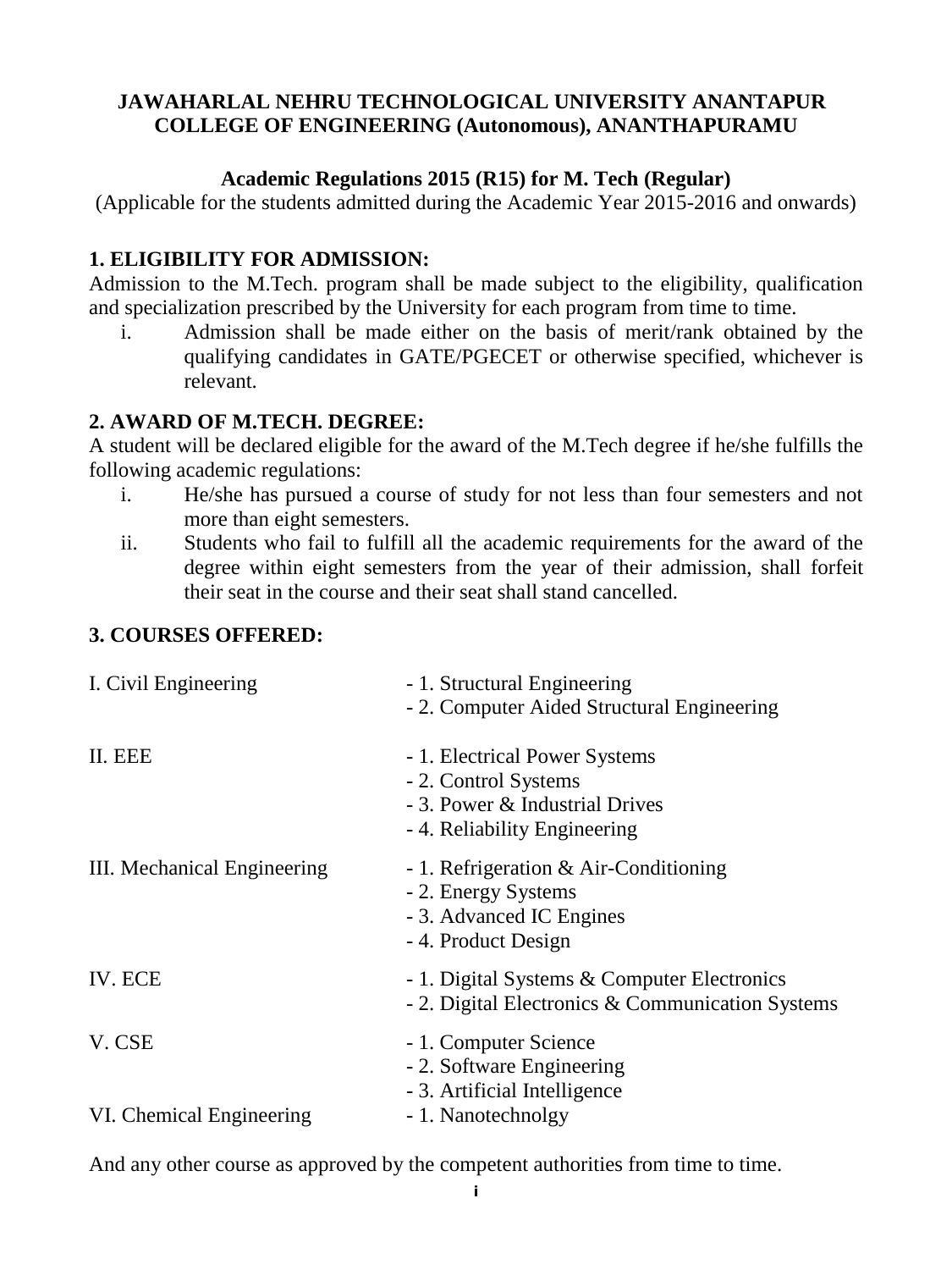### **4. COURSE WORK:**

The programs are offered on a semester basis consisting of four semesters.

- i. The candidates undergo six theory and one laboratory course in each semester during the first and second semesters. During the third and fourth semesters the candidates pursue the dissertation in the concerned specialization only. The theme of dissertation should conform to the specialization.
- ii. There shall be a seminar pertaining to the dissertation work in the third and fourth semesters respectively.
- iii. A candidate has to either present a paper pertaining to his dissertation in any national or international conference organized by AICTE recognized college/institution, or, publish/get acceptance for publication of a paper in peerreviewed journals before the submission of his/her dissertation.
- iv. Only on successful completion of all the prescribed courses, the candidate will be permitted to submit the dissertation. Once a student fails to submit the dissertation within the stipulated period of four semesters, extension of time up to eight semesters may be permitted by the Principal with recommendation of the College Academic Committee.
- v. The dissertation will be adjudicated by one external examiner appointed by the Principal from a panel of 6 members nominated by the Head of the department. The panel shall comprise of Faculty from reputed Colleges/Institutes and/or renowned people from industry/R&D sector with minimum of M.Tech/M.S. qualification and preferably with Ph.D. qualification.
- vi. If the report of the external examiner is favorable, a viva-voce examination shall be conducted by a board consisting of Head of the department as Chairman, the supervisor and the examiner who adjudicated the dissertation / dissertation. The board shall jointly **GRADE** the candidate's work vide Table given in item **(6).**
- vii. If the report of the viva-voce is not satisfactory or if the candidate fails in external viva-voce examination, the candidate will retake the viva-voce examination after three months. If he fails to pass at the second viva-voce examination, he will not be eligible for the award of the degree unless the candidate is asked to revise and resubmit the dissertation.

### **5. EVALUATION:**

The performance of the candidate in each semester program shall be evaluated subject wise, with a maximum of 100 marks for theory and 100 marks for practical examination, on the basis of Internal Evaluation and End Examination.

- i. For the theory subjects 60% of the marks will be for the End Examination and 40% of the marks will be for Internal Evaluation.
- ii. There shall be five units in each of the theory subjects.
- iii. Two Internal Examinations shall be held during the semester for 30 marks. First internal examination shall be conducted for half of the syllabus and second midterm examination shall be conducted for remaining half of the syllabus. In each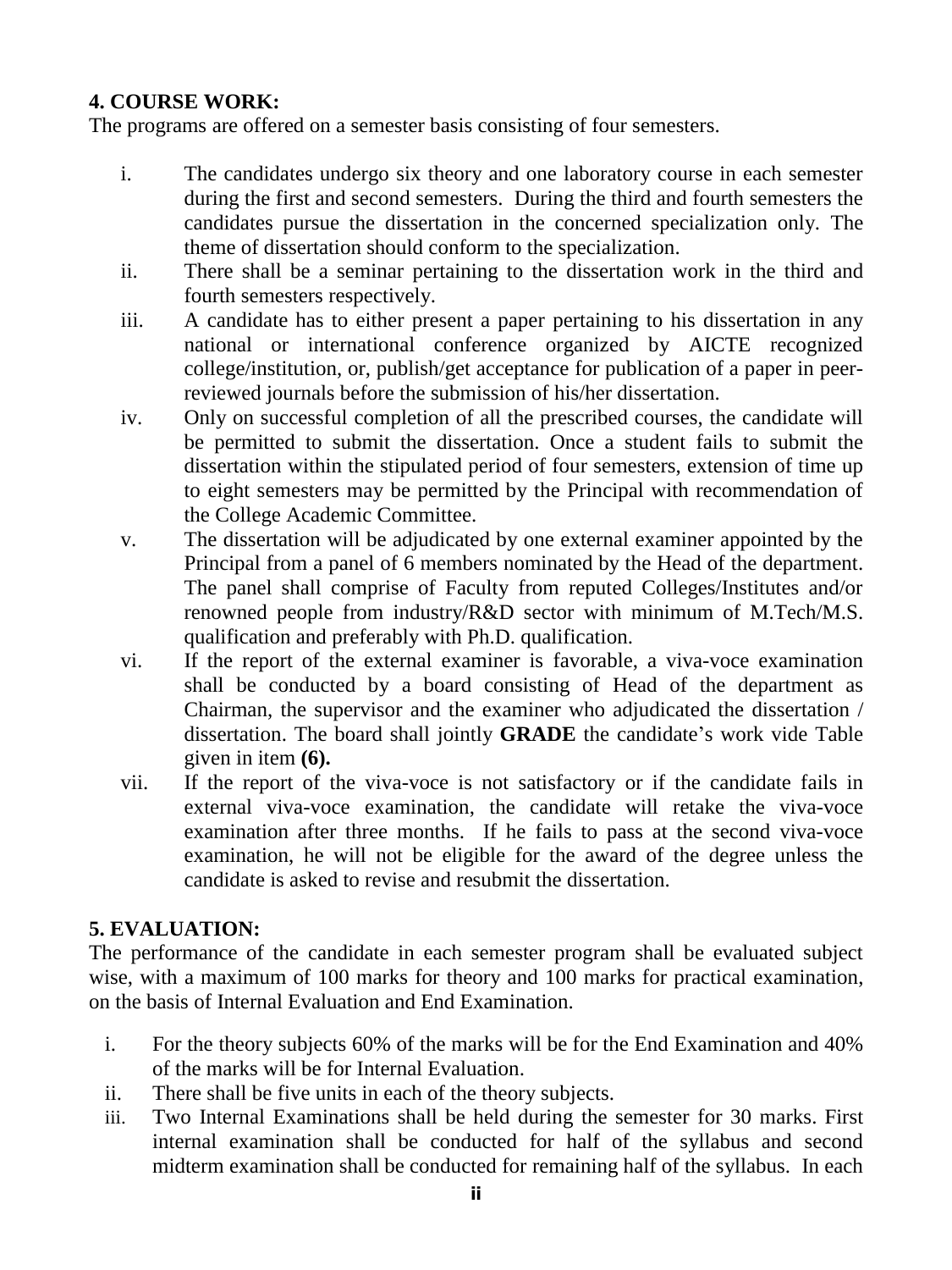internal exam, a student shall answer all three questions in 2 hours of time without seeking any choice. Final Internal marks for a total of 30 marks shall be arrived at by considering the marks secured by the student in both the internal examinations with 70% weightage to the better internal exam and 30% to the other.

- iv. For the remaining 10 marks in internal evaluation, the faculty members teaching the subject shall evaluate the students through a minimum of 2 individual assignments or through a mini project with a group comprising maximum of six students or through term papers/seminars.
- v. The following pattern shall be followed in the End Examination.
- a. Five questions shall be set from each of the five units with either/or type for 12 marks each.
- b. All the questions have to be answered compulsorily.
- c. Each question may consist of one, two or more bits.
- vi. Model Question paper for each theory course shall be prepared by the teacher within 15 days from the commencement of the semester and the same shall be forwarded to the Controller of Examinations through the Chairman, BOS concerned.
- vii. For practical subjects, 60 marks shall be for the End Examinations and 40 marks will be for internal evaluation. The end examination shall be conducted by the concerned laboratory teacher and another examiner from the same department. The internal marks will be awarded by the concerned laboratory teacher based on the report of experiments.
- viii. For Seminar, there will be an internal evaluation for 200 marks, with 100 marks in each semester. The student shall give a seminar in each semester on the progress of his M.Tech. dissertation. He/she has to secure a minimum of 50% to be declared successful. The assessment will be made by a Board consisting of Head of the Department, Dissertation supervisor, and one senior faculty member. The internal marks of each seminar shall be sent to the academic section immediately for issue of grade sheet.
- ix. A candidate shall be deemed to have secured the minimum academic requirement in a subject if he secures a minimum of 40% of marks in the End Examination and a minimum aggregate of 50% of the total marks in the End Semester Examination and Internal Evaluation taken together.
- x. In case the candidate does not secure the minimum aggregate marks as specified in 5 (ix) he has to reappear for the semester examination, either the supplementary or regular, in that subject.
- xi. There shall be an audit pass (Mandatory learning Course) course on Research Methodology during II semester with no credits. The evaluation for this subject is similar to the remaining subjects. However, attendance in the audit course shall be considered and the student shall be declared pass in the audit course when he/she secures a minimum aggregate of 50% of the total marks in the End Semester Examination and Internal Evaluation taken together.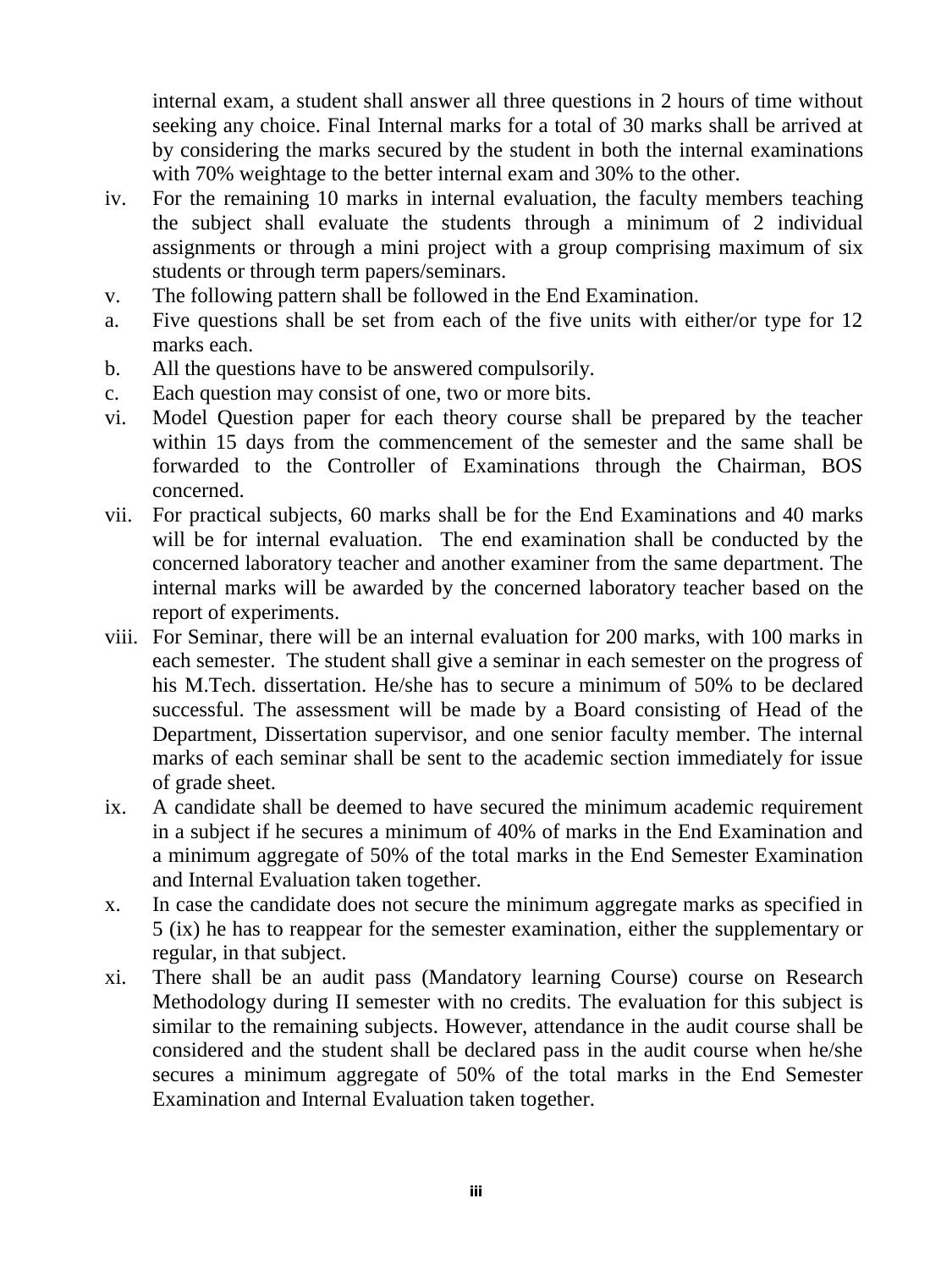#### **6. GRADING:**

After each subject is evaluated for 100 marks, the marks obtained in each subject will be converted to a corresponding letter grade as given below, depending on the range in which the marks obtained by the student fall.

| Range in which the        | Grade          | Grade points |
|---------------------------|----------------|--------------|
| marks in the subject fall |                | assigned     |
| $\geq$ 95                 | S              | 10           |
| 90-94                     | A <sub>1</sub> | 9.5          |
| 85-89                     | A2             | 9.0          |
| 80-84                     | A <sub>3</sub> | 8.5          |
| 75-79                     | B1             | 8.0          |
| 70-74                     | B <sub>2</sub> | 7.5          |
| 65-69                     | C <sub>1</sub> | 7.0          |
| 60-64                     | C <sub>2</sub> | 6.5          |
| 55-59                     | D <sub>1</sub> | 6.0          |
| 50-54                     | D2             | 5.5          |
| < 50                      | F (Fail)       |              |
| Absent                    | Ab (Absent)    |              |

**Table – Conversion into Grades and Grade Points assigned**

- i. A student obtaining Grade F shall be considered failed and will be required to reappear for that subject when the next supplementary examination offered.
- ii. For Audit courses 'Satisfactory' or "Unsatisfactory' shall be indicated instead of the letter grade and this will not be counted for the computation of SGPA/CGPA.

#### **6.1. Semester Grade Point Average (SGPA) and Cumulative Grade Point Average (CGPA):**

i. The Semester Grade Point Average (SGPA) is the ratio of sum of the product of the number of credits with the grade points scored by a student in all the courses taken by a student and the sum of the number of credits of all the courses undergone by a student, i.e.

SGPA = 
$$
\sum_{i=1}^{n} (Ci \times Gi) / \sum_{i=1}^{n} Ci
$$

Where, Ci is the number of credits of the  $i<sup>th</sup>$  subject, Gi is the grade point scored by the student in the  $i<sup>th</sup>$  course and n is the no. of subjects

ii. The Cumulative Grade Point Average (CGPA) will be computed in the same manner taking into account all the courses undergone by a student over all the semesters of a program, i.e.

$$
CGPA = \sum_{i=1}^{n} (Ci \times Si) / \sum_{i=1}^{n} Ci
$$

Where 'Si' is the SGPA of the  $i<sup>th</sup>$  semester,  $C_i$  is the total number of credits in that semester and n is the no. of semesters.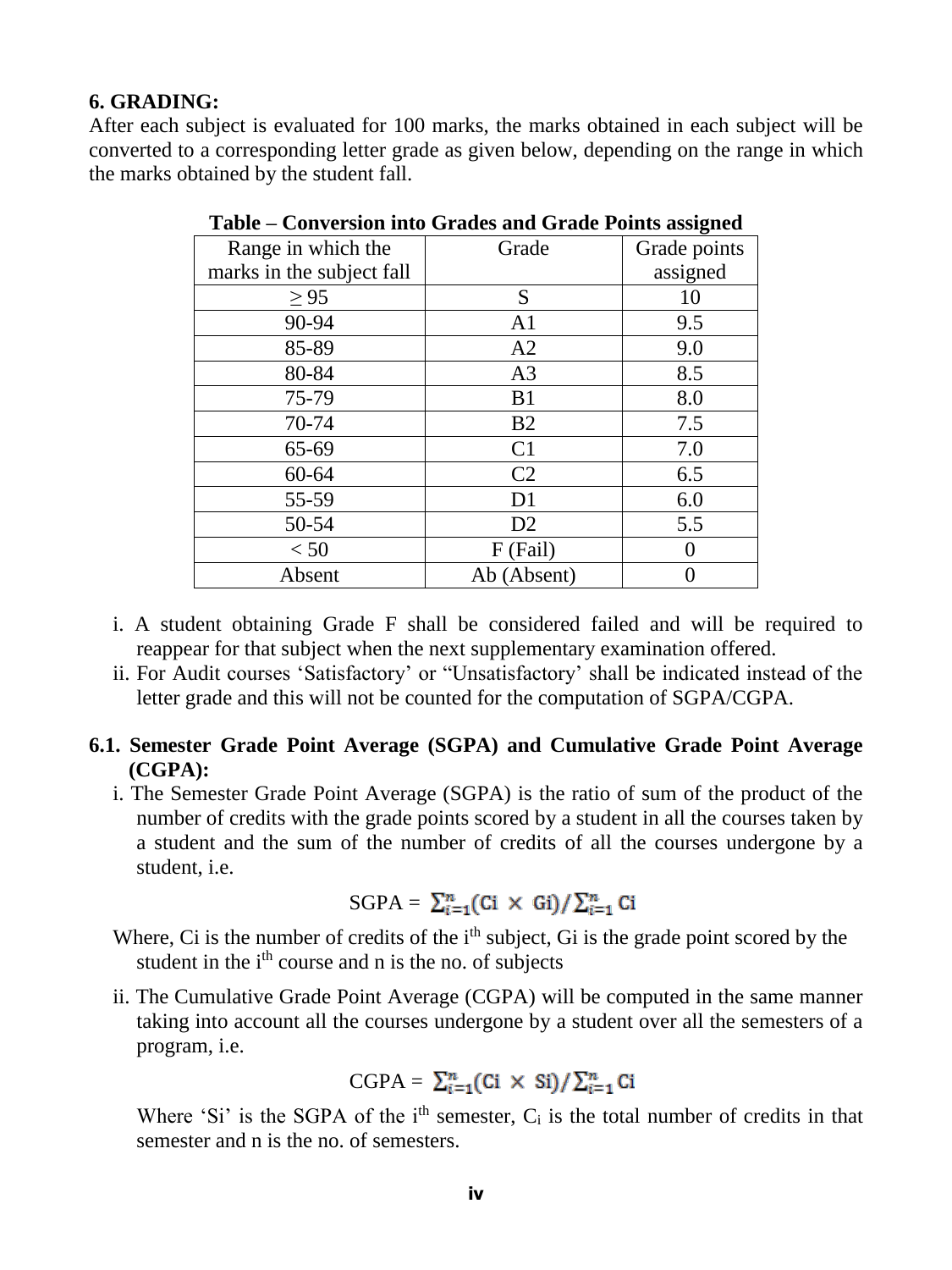- iii. Both SGPA and CGPA shall be rounded off to 2 decimal points and reported in the transcripts.
- iv. While computing the GPA/CGPA the subjects in which the student is awarded Zero grade points will also be included.

*Grade Point:* It is a numerical weight allotted to each letter grade on a 10-point scale.

Letter Grade: It is an index of the performance of students in a said course. Grades are denoted by letters as mentioned in the above table.

## **7. ATTENDANCE REQUIREMENT:**

The candidate shall put in a minimum of 75% attendance in each subject in a semester.

- i. Condonation of shortage of attendance up to 10% in any subject i.e. from 65% and above and less than 75% may be given by the College Academic Committee.
- ii. Condonation of shortage of attendance shall be granted only on genuine and valid reasons on representation by the candidate with supporting evidence.
- iii. If the candidate has not satisfied the attendance requirements in any subject he will have to repeat that subject.
- iv. In case the attendance of the candidate falls short of 65% in three or more than three subjects, he/she shall not be promoted to the next semester. He/She has to repeat the entire course work of that particular semester next year or as and when a regular batch of admissions is available.
- v. In case the attendance of the candidate falls short of 65% in two or less than two subjects, he/she has to repeat those subjects of that particular semester when next offered. In case of repetition the new internal evaluation marks shall be taken into account.

## **8. AWARD OF DEGREE AND CLASS:**

After a student has satisfied the requirements prescribed for the completion of the program and is eligible for the award of M. Tech. Degree, he/she shall be placed in one of the following three classes:

| <b>Class Awarded</b>                | <b>CGPA Secured</b> |
|-------------------------------------|---------------------|
| <b>First Class with Distinction</b> | > 7.5               |
| <b>First Class</b>                  | > 6.5 < 7.5         |
| <b>Second Class</b>                 | > 5.5 < 6.5         |

## **9. WITHHOLDING OF RESULTS:**

If the candidate has any dues not paid to the college or if any case of indiscipline or malpractice is pending against him, the result of the candidate shall be withheld and he will not be allowed /promoted into the next higher semester. The issue of awarding degree is liable to be withheld in such cases.

## **10. TRANSITORY REGULATIONS:**

Candidates who have discontinued or have been detained for want of attendance or who have failed after having undergone the course are eligible for admission to the same or equivalent subjects as and when subjects are offered, subject to  $5(x)$  and  $2(ii)$  and they will be in the academic regulations into which the candidate is presently readmitted.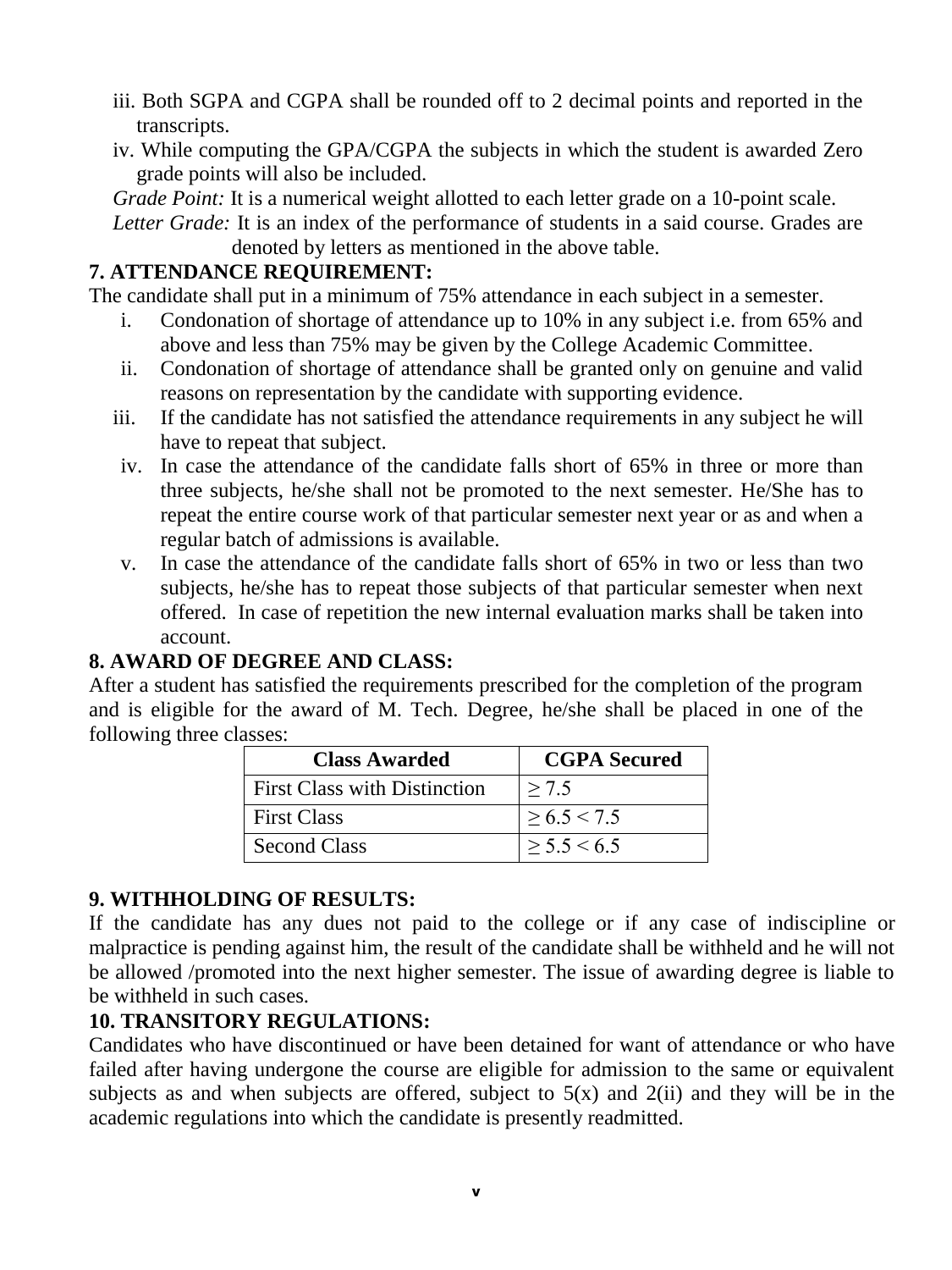### **11. GENERAL:**

The academic regulations should be read as a whole for purpose of any interpretation.

- i. The college reserves the right of altering the regulations as and when necessary. The regulations altered may be applicable to all the candidates on rolls.
- ii. Wherever the word 'he', 'him' or 'his' occur, it will also includes 'she', 'her', 'hers'.
- iii. There shall be no place transfer within the constituent colleges of Jawaharlal Nehru Technological University Anantapur during the entire course of the programme.

# **12. CONDUCT AND DISCIPLINE:**

- i. Students shall conduct themselves within and outside the precincts of the Institute in a manner befitting the students of an Institute of national importance.
- ii. As per the order of the Hon'ble Supreme Court of India, ragging in any form is banned: acts of ragging will be considered as gross indiscipline and will be severely dealt with.
- iii. The following additional acts of omission and/or commission by the students within or outside the precincts of the College shall constitute gross violation of code of conduct and are liable to invoke disciplinary measures:
	- (a) Ragging
	- (b) Lack of courtesy and decorum; indecent behavior anywhere within or outside the campus.
	- (c) Willful damage or stealthy removal of any property/belongings of the Institute/Hostel or of fellow students.
	- (d) Possession, consumption or distribution of alcoholic drinks or any kind of hallucinogenic drugs (e) Mutilation or unauthorized possession of library books
	- (f) Hacking in computer systems
	- (g) Furnishing false statement to the disciplinary committee, or willfully withholding information relevant to an enquiry.
	- (h) Organizing or participating in any activity that has potential for driving fellow students along lines of religion, caste, batch of admission, hostel or any other unhealthy criterion.
	- (i) Resorting to noisy and unseemly behavior, disturbing studies of fellow students.
	- (j) Physical or mental harassment of freshers through physical contact or oral abuse.
	- (k) Adoption of unfair means in the examination.
	- (l) Organizing or participating in any group activity except purely academic and scientific programmes in company with others in or outside the campus without prior permission of the Principal.
	- (m) Disturbing in drunken state or otherwise an incident in academic or student function or any other public event.
	- (n) Not obeying traffic rules in campus, not following safety practices or causing potential danger to oneself or other persons in any way.
	- (o) Any other act of gross indiscipline.
- iv. Commensurate with the gravity of the offence, the punishment may be reprimand, fine, and expulsion from the hostel, debarment from an examination, rustication for a specified period or even outright expulsion from the College.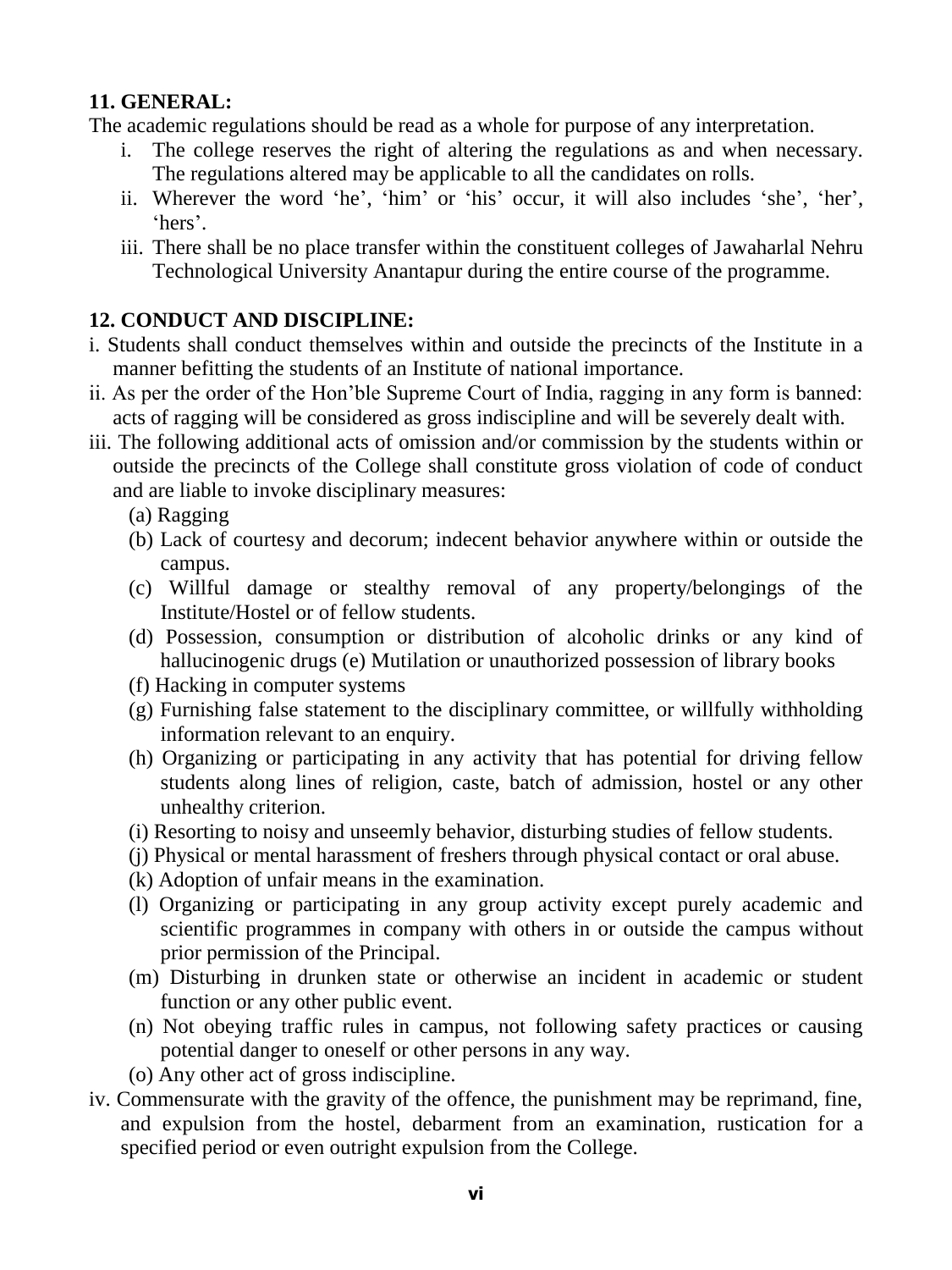- v. The reprimanding Authority for an offence committed by students in the Hostels and in the Department or the classroom shall be respectively, the manager of the Hostels and the Head of the concerned Department.
- vi. In all the cases of offence committed by students in jurisdictions outside the purview of Clause (12.v), the Principal shall be the Authority to reprimand them.
- vii. All major acts of indiscipline involving punishment other than mere reprimand, shall be considered and decided by the Principal, Students Disciplinary Committee appointed by the Principal.
- viii. All other cases of indiscipline of students, like adoption of unfair means in the examinations shall be reported to the Vice-Principal, for taking appropriate action and deciding on the punishment to be levied.
- ix. In all the cases of punishment levied on the students for any offence committed, the aggrieved party shall have the right to appeal to the Principal, who shall constitute appropriate Committees to review the case.

### **13. PUNISHMENTS FOR MALPRACTICE CASES - GUIDELINES**

The examinations committee may take the following guidelines into consideration while dealing with the suspected cases of malpractice reported by the invigilators/squad members etc; during end examinations. The punishment may be more severe or less severe depending on the merits of the individual cases.

| <b>S. No</b> | <b>Nature of Malpractices/Improper conduct</b>    | <b>Punishment</b>                       |
|--------------|---------------------------------------------------|-----------------------------------------|
| 1.           | Possesses or keeps accessible in examination      | Expulsion from the examination hall     |
|              | hall, any paper, note book, programmable          | and cancellation of the performance in  |
|              | calculators, Cell phones, pager, palm             | that subject only.                      |
|              | computers or any other form of material           |                                         |
|              | concerned with or related to the subject of the   |                                         |
|              | examination (theory or practical) in which he     |                                         |
|              | is appearing but has not made use of (material    |                                         |
|              | shall include any marks on the body of the        |                                         |
|              | student which can be used as an aid in the        |                                         |
|              | subject of the examination)                       |                                         |
| 2.           | Uses objectionable, abusive or offensive          | Cancellation of the performance in that |
|              | language in the answer paper or in letters to the | subject.                                |
|              | examiners or writes to the examiner requesting    |                                         |
|              | him to award pass marks.                          |                                         |
| 3.           | Copying detected on the basis of internal         | Cancellation of the performance in that |
|              | evidence, such as, during valuation or during     | subject and all other subjects the      |
|              | special scrutiny.                                 | candidate has<br>appeared including     |
|              |                                                   | practical examinations and project work |
|              |                                                   | of that semester/year examinations.     |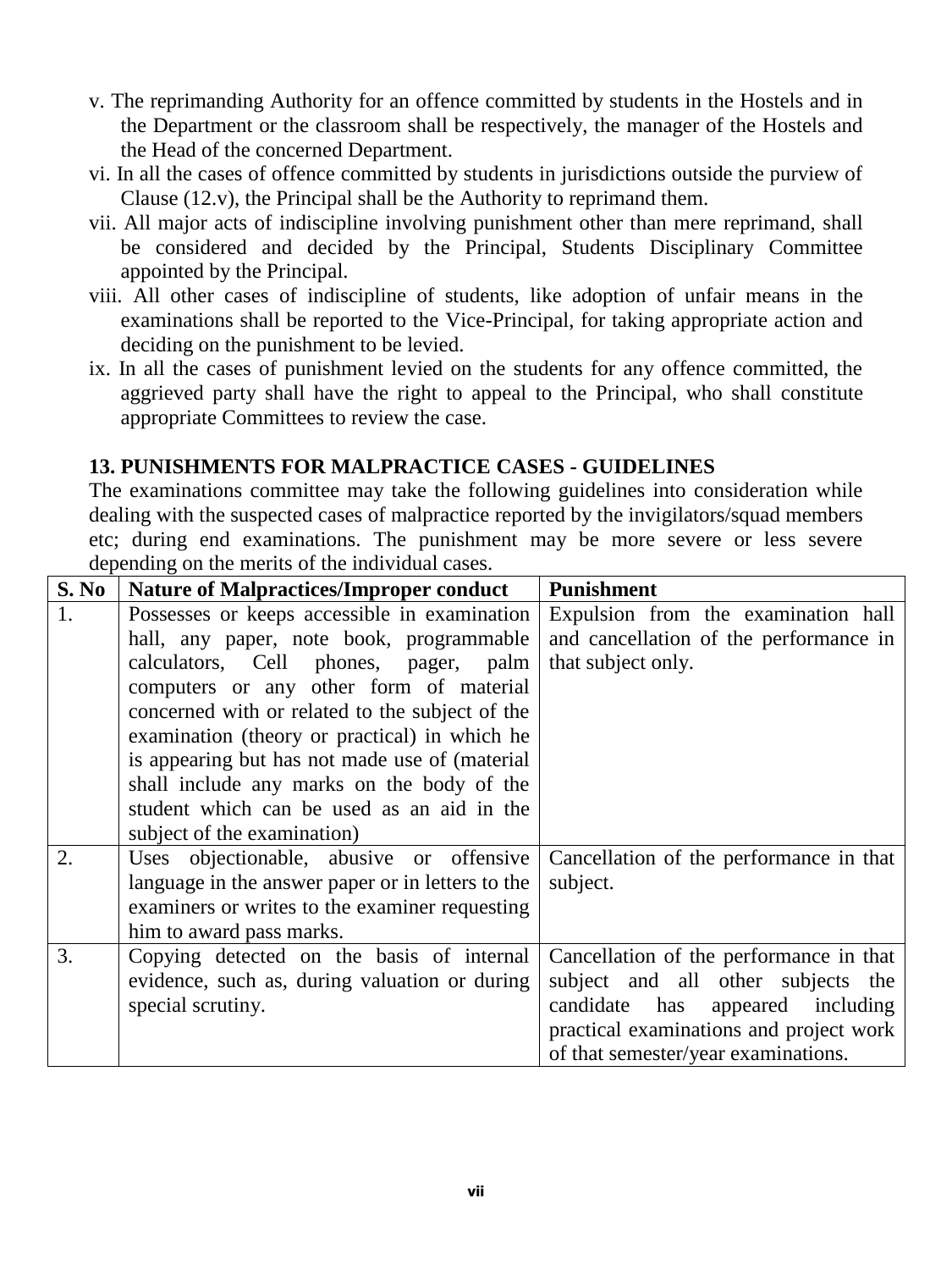| $\overline{4}$ .<br>5. | Gives assistance or guidance or receives it<br>from any other student orally or by any other<br>body language methods or communicates<br>through cell phones with any other student or<br>persons in or outside the exam hall in respect<br>of any matter.<br>Has copied in the examination hall from any<br>paper, book, programmable calculators, palm<br>computers or any other form of material<br>relevant to the subject of the examination<br>(theory or practical) in which the student is<br>appearing.                                                                                                                                                                                                                                                                                  | Expulsion from the examination hall<br>and cancellation of the performance in<br>that subject only of all the students<br>involved. In case of an outsider, he will<br>be handed over to the police and a case<br>is registered against him.<br>Expulsion from the examination hall<br>and cancellation of the performance in<br>that subject and all other subjects<br>including practical examinations of that<br>semester/year.   |
|------------------------|---------------------------------------------------------------------------------------------------------------------------------------------------------------------------------------------------------------------------------------------------------------------------------------------------------------------------------------------------------------------------------------------------------------------------------------------------------------------------------------------------------------------------------------------------------------------------------------------------------------------------------------------------------------------------------------------------------------------------------------------------------------------------------------------------|--------------------------------------------------------------------------------------------------------------------------------------------------------------------------------------------------------------------------------------------------------------------------------------------------------------------------------------------------------------------------------------------------------------------------------------|
| 6.                     | Comes in a drunken condition<br>to<br>the<br>examination hall.                                                                                                                                                                                                                                                                                                                                                                                                                                                                                                                                                                                                                                                                                                                                    | Expulsion from the examination hall<br>and cancellation of the performance in<br>that subject and all other subjects<br>including practical examinations of that<br>semester/year.                                                                                                                                                                                                                                                   |
| 7.                     | Smuggles in the Answer book or takes out or<br>arranges to send out the question paper during<br>the examination or answer book during or after<br>the examination                                                                                                                                                                                                                                                                                                                                                                                                                                                                                                                                                                                                                                | Expulsion from the examination hall<br>and cancellation of performance in that<br>subject and all the other subjects<br>including practical examinations of that<br>semester/year. The<br>student is also<br>debarred for two consecutive semesters<br>from class work and all examinations.<br>The continuation of the course by the<br>student is subject to the academic<br>regulations in connection with forfeiture<br>of seat. |
| 8.                     | Refuses to obey the orders of the Chief<br>Superintendent/Assistant - Superintendent /<br>any officer on duty or misbehaves or creates<br>disturbance of any kind in and around the<br>examination hall or organizes a walk out or<br>instigates others to walk out, or threatens the<br>officer-in charge or any person on duty in or<br>outside the examination hall of any injury to<br>his person or to any of his relations whether by<br>words, either spoken or written or by signs or<br>by visible representation, assaults the officer-<br>in-charge, or any person on duty in or outside<br>the examination hall or any of his relations, or<br>indulges in any other act of misconduct or<br>mischief which result in damage to or<br>destruction of property in the examination hall | In case of students of the college, they<br>shall be expelled from examination halls<br>and cancellation of their performance in<br>that subject and all other subjects of that<br>semester/year. The students also are<br>debarred and forfeit their seats. In case<br>of outsiders, they will be handed over to<br>the police and a police case is registered<br>against them.                                                     |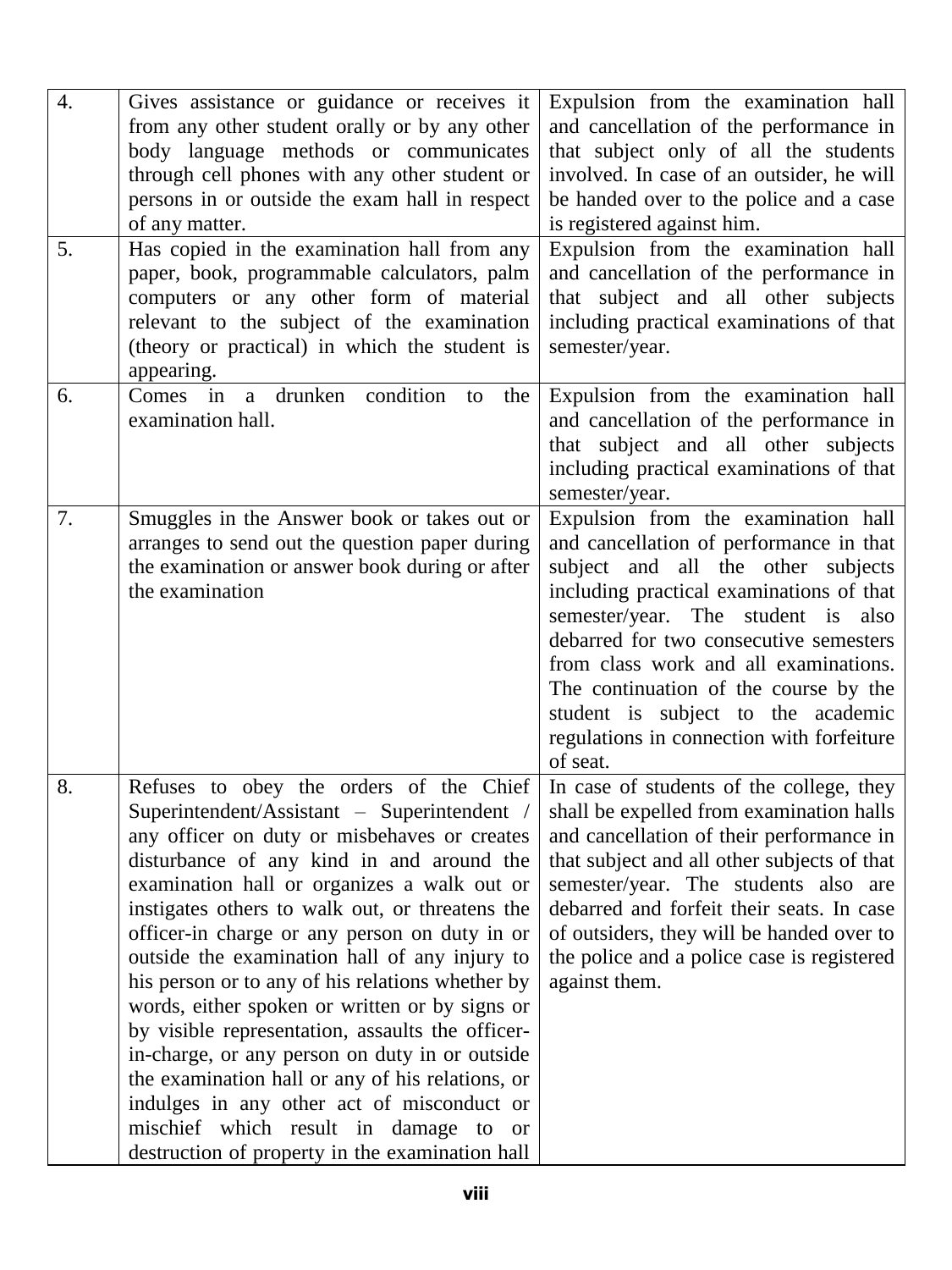|     | or any part of the College campus or engages<br>in any other act which in the opinion of the<br>officer on duty amounts to use of unfair means<br>or misconduct or has the tendency to disrupt<br>the orderly conduct of the examination. |                                                                                                                                                                                                                                                                                                                                                                                                                                                  |
|-----|-------------------------------------------------------------------------------------------------------------------------------------------------------------------------------------------------------------------------------------------|--------------------------------------------------------------------------------------------------------------------------------------------------------------------------------------------------------------------------------------------------------------------------------------------------------------------------------------------------------------------------------------------------------------------------------------------------|
| 9.  | Leaves the exam hall taking away answer<br>script or intentionally tears of the script or any<br>part thereof inside or outside the examination<br>hall.                                                                                  | Expulsion from the examination hall<br>and cancellation of performance in that<br>subject and all the other subjects<br>including practical examinations of that<br>semester/year. The candidate is also<br>debarred for two consecutive semesters<br>from class work and all University<br>examinations. The continuation of the<br>course by the candidate is subject to the<br>academic regulations in connection with<br>forfeiture of seat. |
| 10. | Possesses any lethal weapon or firearm in the<br>examination hall.                                                                                                                                                                        | Expulsion from the examination hall<br>and cancellation of the performance in<br>that subject and all other subjects<br>including practical examinations of that<br>semester/year. The student is<br>also<br>debarred and forfeits the seat.                                                                                                                                                                                                     |
| 11. | If student of the college, who is not a candidate<br>for the particular examination or any person<br>not connected with the college indulges in any<br>malpractice or improper conduct mentioned in<br>clause 7 to 9.                     | For Student of the college: Expulsion<br>hall<br>from<br>examination<br>the<br>and<br>cancellation of the performance in that<br>subject and all other subjects including<br>practical<br>examinations<br>of<br>that<br>semester/year. The candidate is<br>also<br>debarred and forfeits the seat.<br>Person(s) who do not belong to the<br>College will be handed over to police<br>and, a police case will be registered<br>against them.      |
| 12. | Impersonates any other student in connection<br>with the examination                                                                                                                                                                      | The student who has impersonated shall<br>be expelled from examination hall. The<br>student is debarred from writing the<br>remaining exams, and rusticated from the<br>college fur one academic year during<br>which period the student will not be<br>permitted to write any exam. If the<br>imposter is an outsider, he will be handed<br>over to the police and a case is registered<br>against him.                                         |